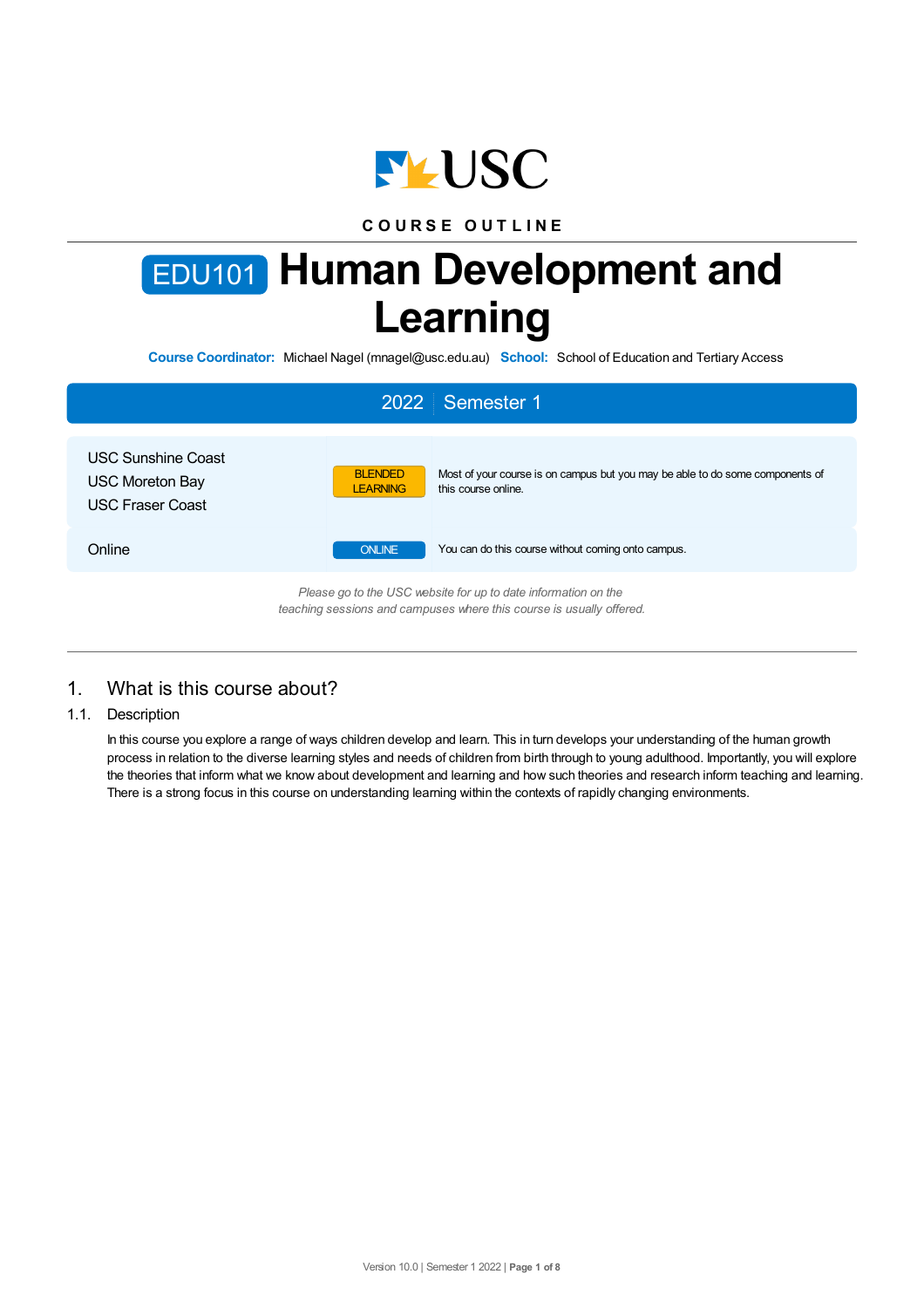#### 1.2. How will this course be delivered?

| <b>ACTIVITY</b>                                                                                                                                                             | <b>HOURS</b>    | <b>BEGINNING WEEK</b> | <b>FREQUENCY</b> |
|-----------------------------------------------------------------------------------------------------------------------------------------------------------------------------|-----------------|-----------------------|------------------|
| <b>BLENDED LEARNING</b>                                                                                                                                                     |                 |                       |                  |
| <b>Learning materials</b> – Prerecorded videos and associated<br>activities done independently to introduce main concepts each<br>week.                                     | 2hrs            | Week 1                | 10 times         |
| <b>Tutorial/Workshop 1</b> – You are required to engage with a weekly<br>2 hour tutorial/workshop with associated activities and text book to<br>consolidate your learning. | 2hrs            | Week 1                | 10 times         |
| <b>Seminar</b> – On campus or online                                                                                                                                        | 1 <sub>hr</sub> | Week 4                | 6 times          |
| <b>ONLINE</b>                                                                                                                                                               |                 |                       |                  |
| <b>Learning materials</b> – Prerecorded videos and associated<br>activities done independently to introduce main concepts each<br>week.                                     | 2hrs            | Week 1                | 10 times         |
| <b>Tutorial/Workshop 1</b> – You are required to engage with a weekly<br>2 hour tutorial/workshop with associated activities and the required<br>text.                      | 2hrs            | Week 1                | 10 times         |
| <b>Seminar</b> - Online                                                                                                                                                     | 1 <sub>hr</sub> | Week 4                | 6 times          |

#### 1.3. Course Topics

- Introduction to Course: What is Learning?
- Learning Product or Process? Linking Development to Learning.
- The Links Between Development and Learning
- Understanding Brain Development
- Learning, Thinking and Intelligence
- Language Development and Learning
- Memory and Learning
- Motivation and Learning
- Inclusive Learning
- Sociocultural Factors of Learning
- Nurturing Learning

## 2. What level is this course?

#### 100 Level (Introductory)

Engaging with discipline knowledge and skills at foundational level, broad application of knowledge and skills in familiar contexts and with support. Limited or no prerequisites. Normally, associated with the first full-time study year of an undergraduate program.

### 3. What is the unit value of this course?

#### 12 units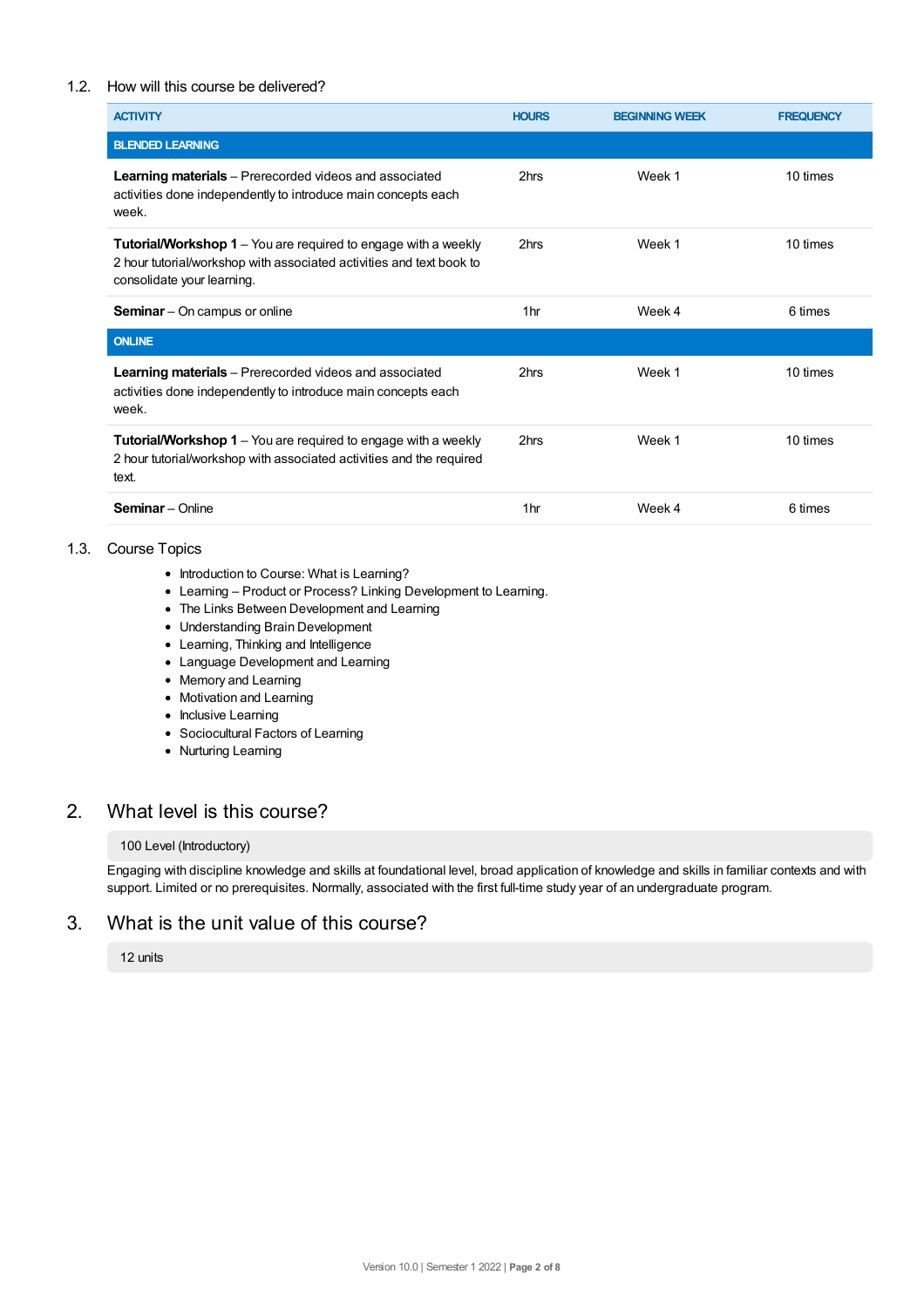# 4. How does this course contribute to my learning?

| <b>COURSE LEARNING OUTCOMES</b>                                   |                                                                                                                                                                                                                                                           | <b>GRADUATE QUALITIES MAPPING</b>                                      | PROFESSIONAL STANDARD MAPPING                                                                                                                                                                                                                                                                                                                                                                                    |  |
|-------------------------------------------------------------------|-----------------------------------------------------------------------------------------------------------------------------------------------------------------------------------------------------------------------------------------------------------|------------------------------------------------------------------------|------------------------------------------------------------------------------------------------------------------------------------------------------------------------------------------------------------------------------------------------------------------------------------------------------------------------------------------------------------------------------------------------------------------|--|
| On successful completion of this course, you<br>should be able to |                                                                                                                                                                                                                                                           | Completing these tasks successfully will<br>contribute to you becoming | Australian Institute for Teaching and School<br>Leadership                                                                                                                                                                                                                                                                                                                                                       |  |
| $\left( 1\right)$                                                 | Demonstrate knowledge of the<br>biological, social, cultural and historical<br>contexts that shape theories about<br>human development and early learning.                                                                                                | Knowledgeable                                                          | 1 - Know students and how they learn<br>1.1 - Physical, social and intellectual<br>development and characteristics of<br>students<br>1.2 - Understand how students learn<br>1.3 - Students with diverse linguistic,<br>cultural, religious and socioeconomic<br>backgrounds                                                                                                                                      |  |
| $\mathbf{2}$                                                      | Evaluate the major debates that have<br>helped shape conceptions of<br>developmental theories of learning. Draw<br>on relevant literature and field based<br>examples to devise sound arguments for<br>developing practices in engaging with<br>learners. | Engaged                                                                | 1 - Know students and how they learn<br>1.1 - Physical, social and intellectual<br>development and characteristics of<br>students<br>1.2 - Understand how students learn<br>1.3 - Students with diverse linguistic,<br>cultural, religious and socioeconomic<br>backgrounds                                                                                                                                      |  |
| $\left\lfloor 3 \right\rfloor$                                    | Draw upon Course topics to reflect upon<br>the implications for learner development<br>on future professional practice                                                                                                                                    | Empowered                                                              | 1 - Know students and how they learn<br>1.1 - Physical, social and intellectual<br>development and characteristics of<br>students<br>1.2 - Understand how students learn<br>1.3 - Students with diverse linguistic,<br>cultural, religious and socioeconomic<br>backgrounds                                                                                                                                      |  |
| $\left  4 \right\rangle$                                          | Draw upon Course topics to consider<br>elements of classroom practice for a<br>range of diverse learners.                                                                                                                                                 | Creative and critical thinker                                          | 1 - Know students and how they learn<br>1.1 - Physical, social and intellectual<br>development and characteristics of<br>students<br>1.2 - Understand how students learn<br>1.3 - Students with diverse linguistic,<br>cultural, religious and socioeconomic<br>backgrounds<br>1.4 - Strategies for teaching Aboriginal<br>and Torres Strait Islander students<br>3.5 - Use effective classroom<br>communication |  |

## 5. Am Ieligible to enrol in this course?

Refer to the USC [Glossary](https://www.usc.edu.au/about/policies-and-procedures/glossary-of-terms-for-policy-and-procedures) of terms for definitions of "pre-requisites, co-requisites and anti-requisites".

## 5.1. Pre-requisites

Enrolled in Program ED010, ED011, ED101, ED102,AE301, AE302, BE301, ED301, ED303, ED304, SE301 or ED601

5.2. Co-requisites

Not applicable

## 5.3. Anti-requisites

EDU601

#### 5.4. Specific assumed prior knowledge and skills (where applicable)

Not applicable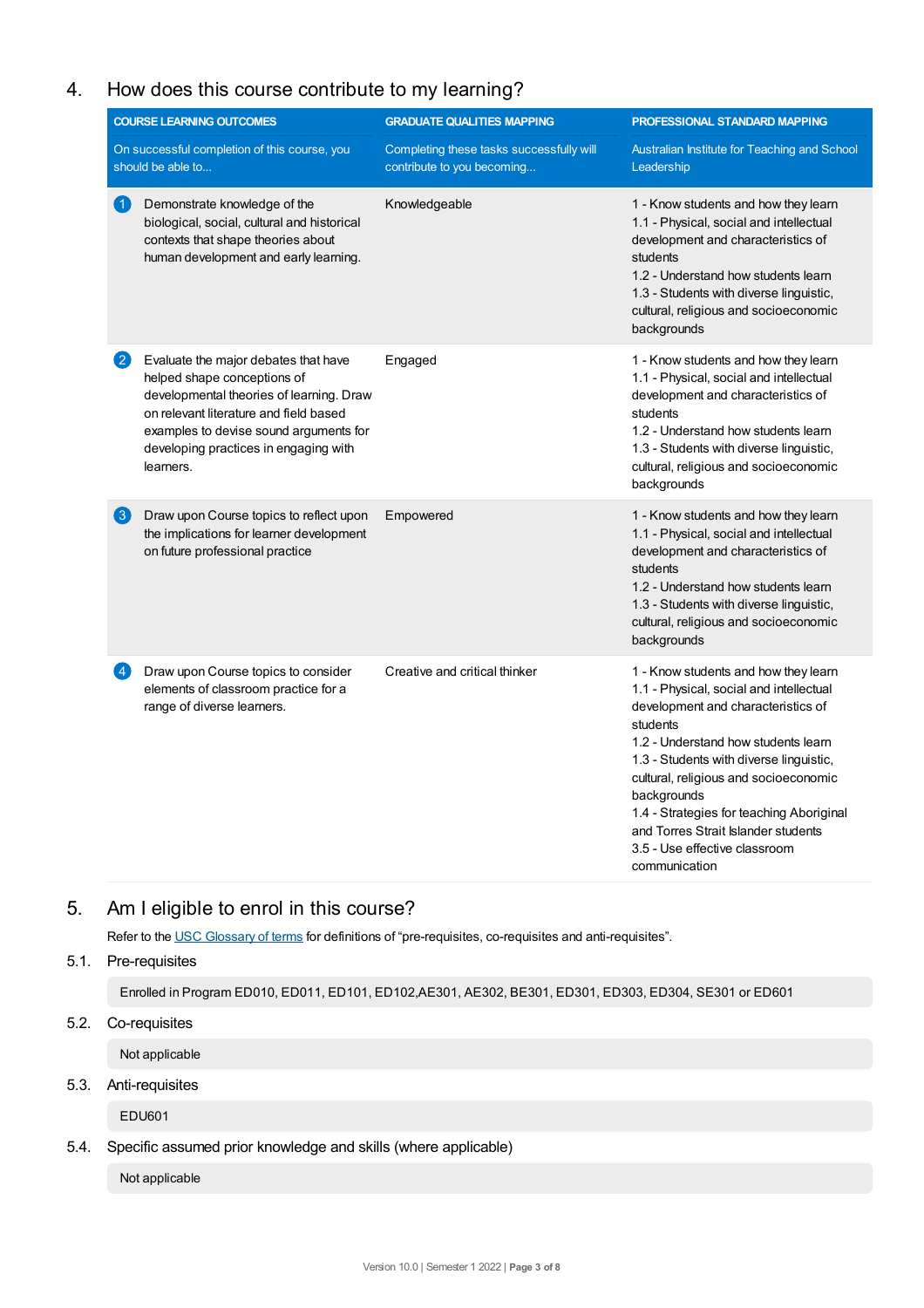# 6. How am Igoing to be assessed?

## 6.1. Grading Scale

#### Standard Grading (GRD)

High Distinction (HD), Distinction (DN), Credit (CR), Pass (PS), Fail (FL).

## 6.2. Details of early feedback on progress

Early feedback is provided in week 3 when the quizzes commence.

#### 6.3. Assessment tasks

| <b>DELIVERY</b><br><b>MODE</b> | <b>TASK</b><br>NO. | <b>ASSESSMENT</b><br><b>PRODUCT</b> | <b>INDIVIDUAL</b><br><b>OR GROUP</b> | <b>WEIGHTING</b><br>$\frac{9}{6}$ | <b>WHAT IS THE</b><br><b>DURATION /</b><br>LENGTH? | <b>WHEN SHOULD I</b><br>SUBMIT?                 | <b>WHERE SHOULD I</b><br><b>SUBMIT IT?</b> |
|--------------------------------|--------------------|-------------------------------------|--------------------------------------|-----------------------------------|----------------------------------------------------|-------------------------------------------------|--------------------------------------------|
| All                            | 1                  | Oral                                | Group                                | 25%                               | 30 <sub>min</sub>                                  | Refer to Format                                 | In Class                                   |
| All                            | 2                  | Quiz/zes                            | Individual                           | 35%                               | $30 \text{ min}$                                   | Throughout teaching<br>period (refer to Format) | In Class                                   |
| All                            | 3                  | <b>Written Piece</b>                | Individual                           | 40%                               | 1800 words<br>total                                | Week 10                                         | In Class                                   |

#### **All - Assessment Task 1:** Seminar Presentation

| The goal of this task is for you to develop your research skills through the examination of research studies and relevant<br>literature related to various concepts and/or theories of learning and present your findings collaboratively to your peers in<br>an engaging and participatory fashion.                                                                                                                                                                                                                                                                                                                                                                                                                                    |                                                                                                                                                                             |                                     |  |  |  |  |
|-----------------------------------------------------------------------------------------------------------------------------------------------------------------------------------------------------------------------------------------------------------------------------------------------------------------------------------------------------------------------------------------------------------------------------------------------------------------------------------------------------------------------------------------------------------------------------------------------------------------------------------------------------------------------------------------------------------------------------------------|-----------------------------------------------------------------------------------------------------------------------------------------------------------------------------|-------------------------------------|--|--|--|--|
| Oral                                                                                                                                                                                                                                                                                                                                                                                                                                                                                                                                                                                                                                                                                                                                    |                                                                                                                                                                             |                                     |  |  |  |  |
| Submit: Weeks 5-9 (negotiated with tutor in week 1). You are required to research various theories about human<br>development that have been discussed in classes. You should consider and investigate the major debates that have<br>helped shape our understandings of the development of learning. You are then required to present your findings to your<br>peers in a 30 minute interactive and engaging tutorial presentation. Your presentation should be a synopsis of your<br>research and evaluations of the literature related to this field and include a reflection on your thinking about this field of<br>study. You will need to hand in a one page outline of your topic to the tutor on the day of your presentation. |                                                                                                                                                                             |                                     |  |  |  |  |
| No.                                                                                                                                                                                                                                                                                                                                                                                                                                                                                                                                                                                                                                                                                                                                     |                                                                                                                                                                             | <b>Learning Outcome</b><br>assessed |  |  |  |  |
| 1                                                                                                                                                                                                                                                                                                                                                                                                                                                                                                                                                                                                                                                                                                                                       | Knowledge of the biological, social, cultural and historical contexts that shape theories<br>about human development and learning                                           | 112                                 |  |  |  |  |
| 2                                                                                                                                                                                                                                                                                                                                                                                                                                                                                                                                                                                                                                                                                                                                       | Evaluation of literature related to the field of developmental theories and learning within<br>educational contexts                                                         | 0 2                                 |  |  |  |  |
| 3                                                                                                                                                                                                                                                                                                                                                                                                                                                                                                                                                                                                                                                                                                                                       | Evaluation of major debates that have helped shape conceptions of developmental<br>theories of learning                                                                     | 1) (2)                              |  |  |  |  |
| 4                                                                                                                                                                                                                                                                                                                                                                                                                                                                                                                                                                                                                                                                                                                                       | Reflection on one's thinking and insights into this field of study                                                                                                          | 34                                  |  |  |  |  |
| 5                                                                                                                                                                                                                                                                                                                                                                                                                                                                                                                                                                                                                                                                                                                                       | Written communication skills, Oral communication skills and academic literacies including<br>English expression grammar, spelling, punctuation, APA referencing conventions |                                     |  |  |  |  |
|                                                                                                                                                                                                                                                                                                                                                                                                                                                                                                                                                                                                                                                                                                                                         |                                                                                                                                                                             |                                     |  |  |  |  |

#### **All - Assessment Task 2:** WeeklyQuiz

| <b>GOAL:</b>    | The goal of this task is to draw together your understanding of the Course topics as the semester progresses.                                                                                                                                                                                                                                                                                                                                                        |
|-----------------|----------------------------------------------------------------------------------------------------------------------------------------------------------------------------------------------------------------------------------------------------------------------------------------------------------------------------------------------------------------------------------------------------------------------------------------------------------------------|
| <b>PRODUCT:</b> | Quiz/zes                                                                                                                                                                                                                                                                                                                                                                                                                                                             |
| <b>FORMAT:</b>  | You will undertake weekly quizzes (from weeks 3-10) in order to determine your depth of understanding of key principals<br>and theories related to human development and learning. Each week that you do the quiz will provide you with immediate<br>feedback to reflect on your current understanding of the Course topics which in turn may be used to enhance the outcomes<br>of subsequent quizzes and shape yourfinal assessment item, the personal reflection. |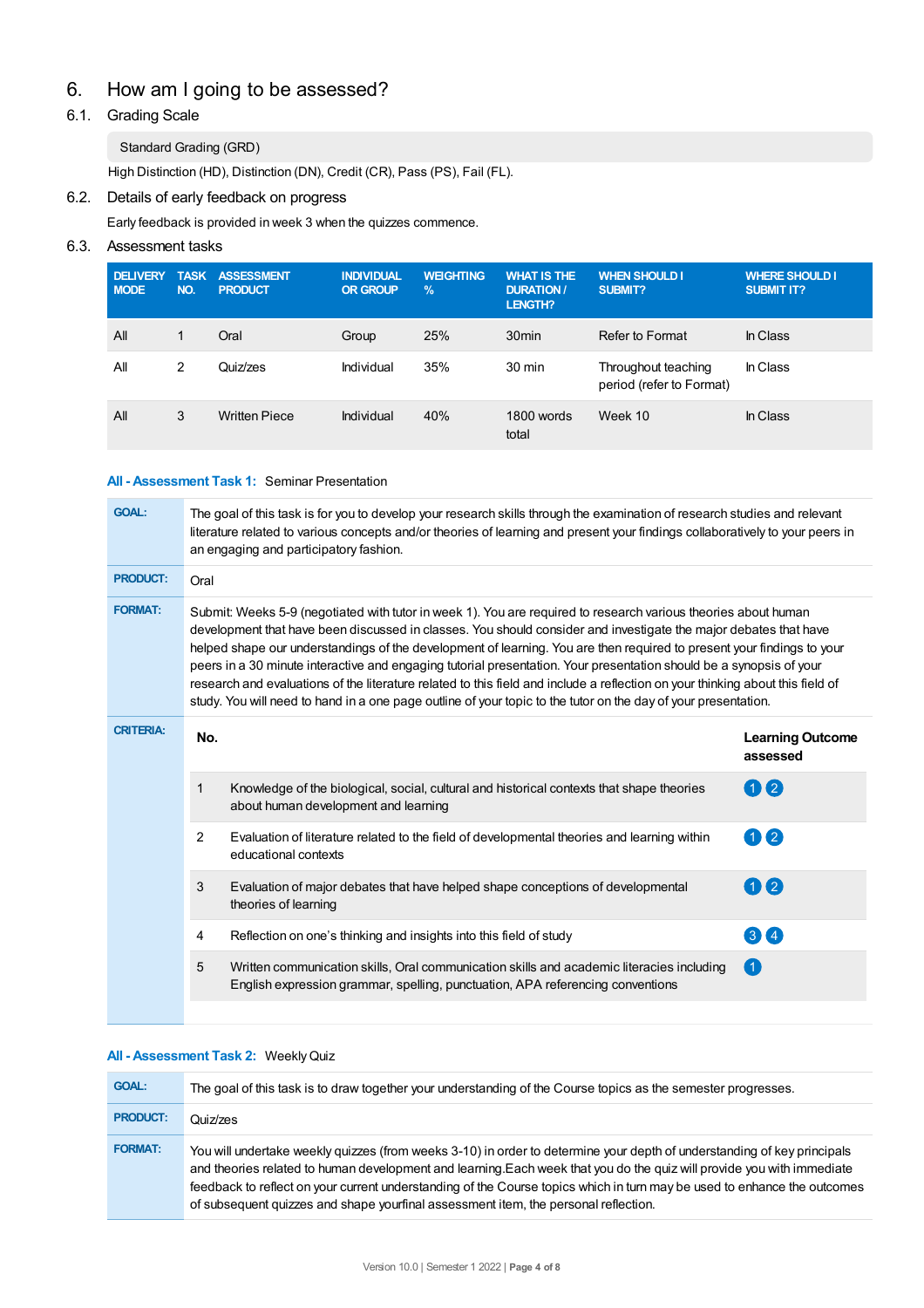| <b>CRITERIA:</b> | No. |                                                                                                                                                  | <b>Learning Outcome</b><br>assessed |
|------------------|-----|--------------------------------------------------------------------------------------------------------------------------------------------------|-------------------------------------|
|                  |     | Knowledge of the biological, social, cultural and historical contexts that shape theories<br>about human development and learning.               |                                     |
|                  | 2   | Evaluation of literature related to the field of developmental theories and learning within<br>educational contexts                              |                                     |
|                  | 3   | Written communication skills and academic literacies including English expression<br>grammar, spelling, punctuation, APA referencing conventions |                                     |
|                  |     |                                                                                                                                                  |                                     |

#### **All - Assessment Task 3:** Personal Reflection

| <b>GOAL:</b>     | The goal of this task is to demonstrate your emerging understanding of Course topics and your ability to apply these to<br>your future teaching role.                                                                                                                                                                                                                                                                                                                                                                                                                                                                                                                                                                                                                                                                                                                                       |                                                                                                                                                                                 |                                     |  |  |  |  |
|------------------|---------------------------------------------------------------------------------------------------------------------------------------------------------------------------------------------------------------------------------------------------------------------------------------------------------------------------------------------------------------------------------------------------------------------------------------------------------------------------------------------------------------------------------------------------------------------------------------------------------------------------------------------------------------------------------------------------------------------------------------------------------------------------------------------------------------------------------------------------------------------------------------------|---------------------------------------------------------------------------------------------------------------------------------------------------------------------------------|-------------------------------------|--|--|--|--|
| <b>PRODUCT:</b>  |                                                                                                                                                                                                                                                                                                                                                                                                                                                                                                                                                                                                                                                                                                                                                                                                                                                                                             | <b>Written Piece</b>                                                                                                                                                            |                                     |  |  |  |  |
| <b>FORMAT:</b>   | Over the semester you have investigated many theories and understandings about how young children develop physically,<br>socially and intellectually to become young adults. You are now required to consider this knowledge and understanding in<br>terms of your future professional role as a teacher. You are to identify a particular age cohort - young children, primary<br>school students, middle year students, teenagers or young adults. You are to submit a personal reflection that addresses<br>the following: Given what I now know about learner development what does this mean in terms of: Communication<br>strategies to support student learning for my chosen age group Strategies to support inclusive student participation and<br>engagement in learningOrganisation of the classroom and providing directions to the learners managing challenging<br>behaviour. |                                                                                                                                                                                 |                                     |  |  |  |  |
| <b>CRITERIA:</b> | No.                                                                                                                                                                                                                                                                                                                                                                                                                                                                                                                                                                                                                                                                                                                                                                                                                                                                                         |                                                                                                                                                                                 | <b>Learning Outcome</b><br>assessed |  |  |  |  |
|                  | 1                                                                                                                                                                                                                                                                                                                                                                                                                                                                                                                                                                                                                                                                                                                                                                                                                                                                                           | Demonstrate knowledge and understanding of physical, social and intellectual<br>development and characteristics of students to verbal and nonverbal communication<br>strategies | $\overline{\mathbf{2}}$             |  |  |  |  |
|                  | $\overline{2}$                                                                                                                                                                                                                                                                                                                                                                                                                                                                                                                                                                                                                                                                                                                                                                                                                                                                              | Application of knowledge and understanding of physical, social and intellectual<br>development and characteristics of students to inclusive classroom strategies                | 0234                                |  |  |  |  |
|                  | 3                                                                                                                                                                                                                                                                                                                                                                                                                                                                                                                                                                                                                                                                                                                                                                                                                                                                                           | Application of knowledge and understanding of physical, social and intellectual<br>development and characteristics of students to managing challenging behaviour                | 1234                                |  |  |  |  |
|                  | 4                                                                                                                                                                                                                                                                                                                                                                                                                                                                                                                                                                                                                                                                                                                                                                                                                                                                                           | Written communication skills and academic literacies including English expression<br>grammar, spelling, punctuation, APA referencing conventions                                | $\blacktriangleleft$                |  |  |  |  |

## 7. Directed study hours

A 12-unit course will have total of 150 learning hours which will include directed study hours (including online if required), self-directed learning and completion of assessable tasks. Directed study hours may vary by location. Student workload is calculated at 12.5 learning hours per one unit.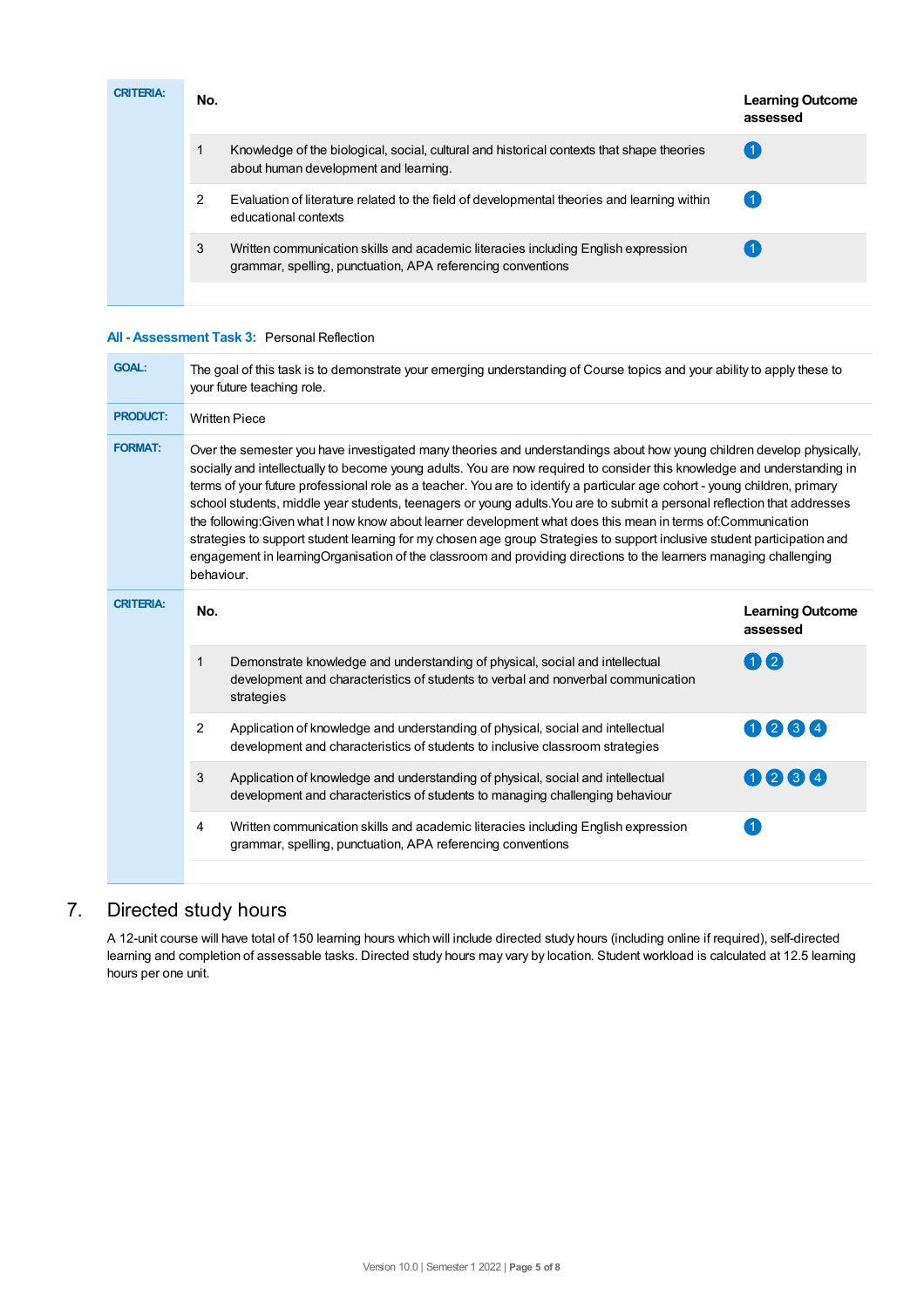#### 7.1. Schedule

| <b>PERIOD AND TOPIC</b> | <b>ACTIVITIES</b>                                                                                            |
|-------------------------|--------------------------------------------------------------------------------------------------------------|
| Week 1                  | Introduction to Course: What is Learning?<br>Learning - Product or Process? Linking Development to Learning. |
| Week 2                  | The Links Between Development and Learning                                                                   |
| Week 3                  | <b>Understanding Brain Development</b>                                                                       |
| Week 4                  | Learning, thinking and Intelligence                                                                          |
| Week 5                  | Language Development and Learning                                                                            |
| Week 6                  | Memory and Learning                                                                                          |
| Week 7                  | Motivation and Learning                                                                                      |
| Week 8                  | Inclusive Learning                                                                                           |
| Week 9                  | Sociocultural Factors of Learning                                                                            |
| Week 10                 | Nurturing Learning                                                                                           |

## 8. What resources do I need to undertake this course?

Please note: Course information, including specific information of recommended readings, learning activities, resources, weekly readings, etc. are available on the course Canvas site– Please log in as soon as possible.

#### 8.1. Prescribed text(s) or course reader

Please note that you need to have regular access to the resource(s) listed below. Resources may be required or recommended.

| <b>REQUIRED? AUTHOR</b> |                                       | <b>YEAR TITLE</b>                           | <b>EDITION</b> | <b>PUBLISHER</b>                |
|-------------------------|---------------------------------------|---------------------------------------------|----------------|---------------------------------|
| Reguired                | Michael Nagel,Laura<br><b>Scholes</b> | 2016 Understanding Development and Learning | 1st            | Oxford University Press,<br>USA |

#### 8.2. Specific requirements

Not applicable

## 9. How are risks managed in this course?

Health and safety risks for this course have been assessed as low. It is your responsibility to review course material, search online, discuss with lecturers and peers and understand the health and safety risks associated with your specific course of study and to familiarise yourself with the University's general health and safety principles by reviewing the online [induction](https://online.usc.edu.au/webapps/blackboard/content/listContentEditable.jsp?content_id=_632657_1&course_id=_14432_1) training for students, and following the instructions of the University staff.

## 10. What administrative information is relevant to this course?

#### 10.1. Assessment: Academic Integrity

Academic integrity is the ethical standard of university participation. It ensures that students graduate as a result of proving they are competent in their discipline. This is integral in maintaining the value of academic qualifications. Each industry has expectations and standards of the skills and knowledge within that discipline and these are reflected in assessment.

Academic integrity means that you do not engage in any activity that is considered to be academic fraud; including plagiarism, collusion or outsourcing any part of any assessment item to any other person. You are expected to be honest and ethical by completing all work yourself and indicating in your work which ideas and information were developed by you and which were taken from others. You cannot provide your assessment work to others.You are also expected to provide evidence of wide and critical reading, usually by using appropriate academic references.

In order to minimise incidents of academic fraud, this course may require that some of its assessment tasks, when submitted to Canvas, are electronically checked through Turnitin. This software allows for text comparisons to be made between your submitted assessment item and all other work to which Turnitin has access.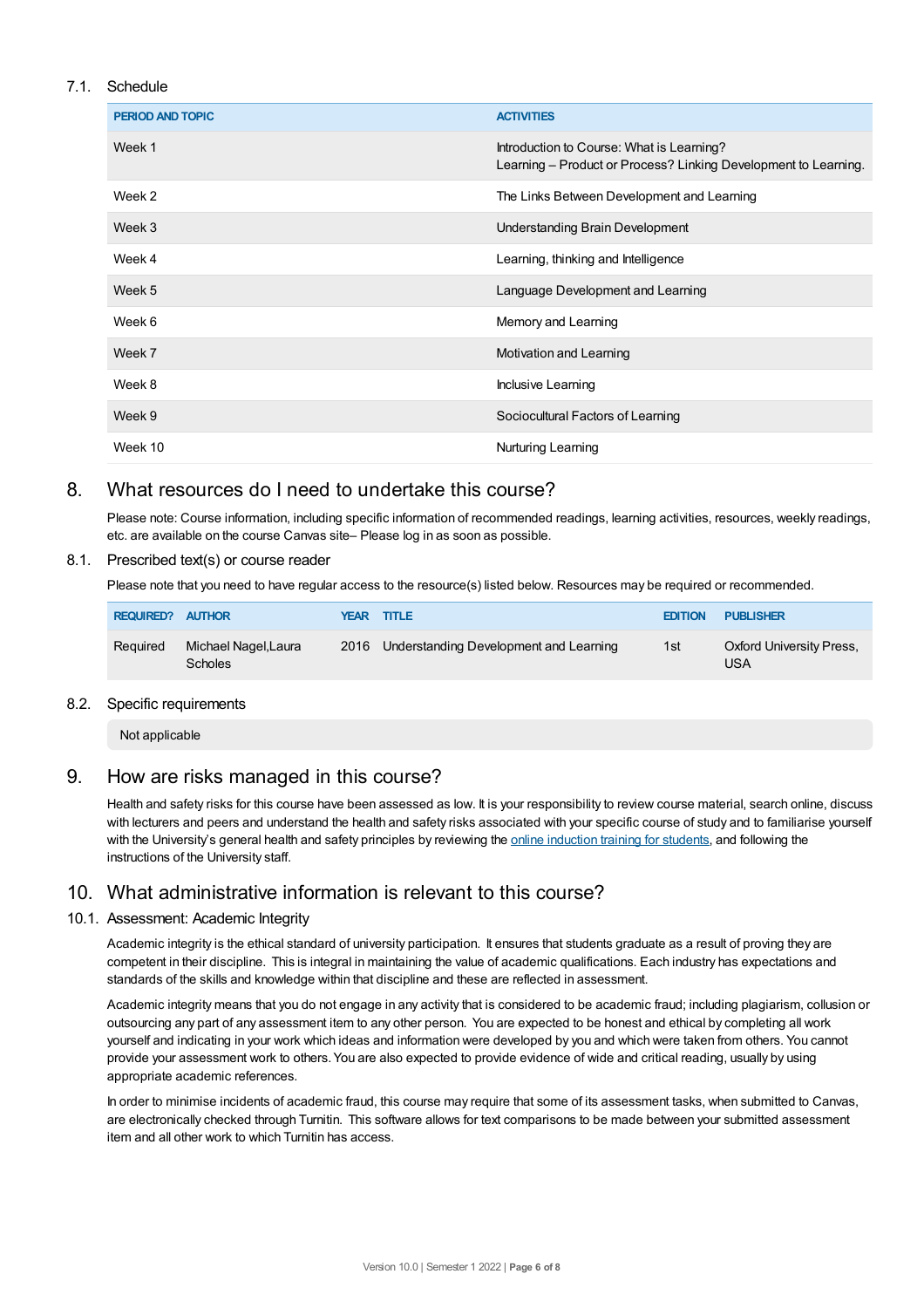#### 10.2. Assessment: Additional Requirements

Your eligibility for supplementary assessment in a course is dependent of the following conditions applying:

The final mark is in the percentage range 47% to 49.4% The course is graded using the Standard Grading scale You have not failed an assessment task in the course due to academic misconduct

#### 10.3. Assessment: Submission penalties

Late submission of assessment tasks may be penalised at the following maximum rate:

- 5% (of the assessment task's identified value) per day for the first two days from the date identified as the due date for the assessment task.

- 10% (of the assessment task's identified value) for the third day - 20% (of the assessment task's identified value) for the fourth day and subsequent days up to and including seven days from the date identified as the due date for the assessment task.

- A result of zero is awarded for an assessment task submitted after seven days from the date identified as the due date for the assessment task. Weekdays and weekends are included in the calculation of days late. To request an extension you must contact your course coordinator to negotiate an outcome.

#### 10.4. SafeUSC

USC is committed to a culture of respect and providing a safe and supportive environment for all members of our community. For immediate assistance on campus contact SafeUSC by phone: 07 [5430](tel:07%205430%201168) 1168 or using the [SafeZone](https://www.safezoneapp.com) app. For general enquires contact the SafeUSC team by phone 07 [5456](tel:07%205456%203864) 3864 or email [safe@usc.edu.au](mailto:safe@usc.edu.au).

The SafeUSC Specialist Service is a Student Wellbeing service that provides free and confidential support to students who may have experienced or observed behaviour that could cause fear, offence or trauma. To contact the service call 07 [5430](tel:07%205430%201226) 1226 or email [studentwellbeing@usc.edu.au](mailto:studentwellbeing@usc.edu.au).

#### 10.5. Study help

For help with course-specific advice, for example what information to include in your assessment, you should first contact your tutor, then your course coordinator, if needed.

If you require additional assistance, the Learning Advisers are trained professionals who are ready to help you develop a wide range of academic skills. Visit the Learning [Advisers](https://www.usc.edu.au/current-students/student-support/academic-and-study-support/learning-advisers) web page for more information, or contact Student Central for further assistance: +61 7 5430 2890 or [studentcentral@usc.edu.au](mailto:studentcentral@usc.edu.au).

10.6. Wellbeing Services

Student Wellbeing provide free and confidential counselling on a wide range of personal, academic, social and psychological matters, to foster positive mental health and wellbeing for your academic success.

To book a confidential appointment go to [Student](https://studenthub.usc.edu.au/) Hub, email [studentwellbeing@usc.edu.au](mailto:studentwellbeing@usc.edu.au) or call 07 5430 1226.

#### 10.7. AccessAbility Services

Ability Advisers ensure equal access to all aspects of university life. If your studies are affected by a disability, learning disorder mental health issue, injury or illness, or you are a primary carer for someone with a disability or who is considered frail and aged, [AccessAbility](https://www.usc.edu.au/learn/student-support/accessability-services/documentation-requirements) Services can provide access to appropriate reasonable adjustments and practical advice about the support and facilities available to you throughout the University.

To book a confidential appointment go to [Student](https://studenthub.usc.edu.au/) Hub, email [AccessAbility@usc.edu.au](mailto:AccessAbility@usc.edu.au) or call 07 5430 2890.

#### 10.8. Links to relevant University policy and procedures

For more information on Academic Learning & Teaching categories including:

- Assessment: Courses and Coursework Programs
- Review of Assessment and Final Grades
- Supplementary Assessment
- Administration of Central Examinations
- Deferred Examinations
- Student Academic Misconduct
- Students with a Disability

Visit the USC website: <https://www.usc.edu.au/explore/policies-and-procedures#academic-learning-and-teaching>

#### 10.9. Student Charter

USC is committed to excellence in teaching, research and engagement in an environment that is inclusive, inspiring, safe and respectful. The [Student](https://www.usc.edu.au/current-students/student-charter) Charter sets out what students can expect from the University, and what in turn is expected of students, to achieve these outcomes.